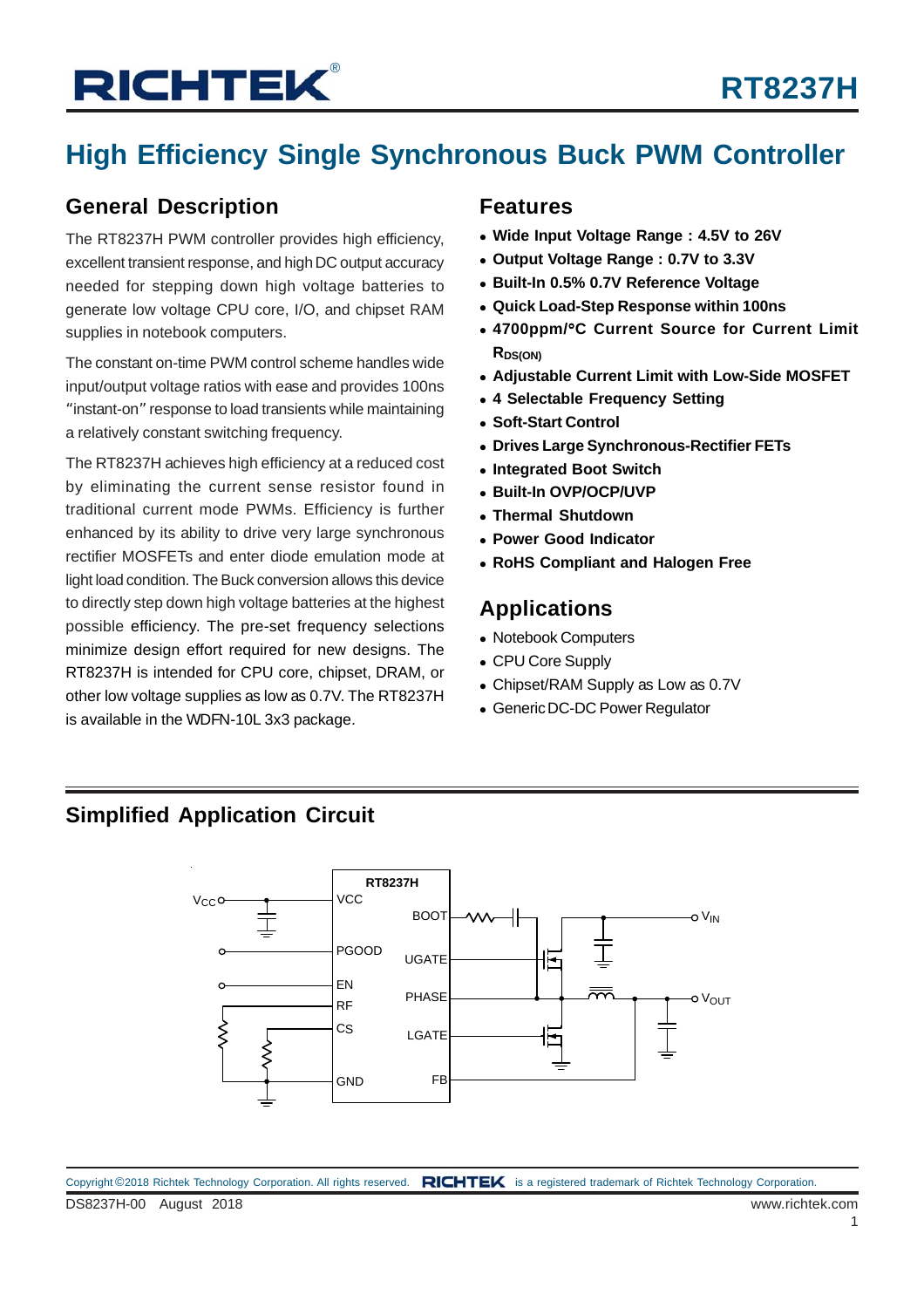

### **Ordering Information Pin Configuration**



Package Type QW : WDFN-10L 3x3 (W-Type) Lead Plating System Pin 1 Orientation\*\*\* (2) : Quadrant 2, Follow EIA-481-D

G : Green (Halogen Free and Pb Free)

Note :

\*\*\*Empty means Pin1 orientation is Quadrant 1

**Functional Pin Description**

Richtek products are :

- RoHS compliant and compatible with the current require ments of IPC/JEDEC J-STD-020.
- Suitable for use in SnPb or Pb-free soldering processes.



### **Marking Information**

DNN

Z3 : Product Code

Z3 YM | YMDNN : Date Code

| Pin No.             | <b>Pin Name</b> | <b>Pin Function</b>                                                                                                                                                                                                                                                                                                                                                                                     |  |  |  |  |  |
|---------------------|-----------------|---------------------------------------------------------------------------------------------------------------------------------------------------------------------------------------------------------------------------------------------------------------------------------------------------------------------------------------------------------------------------------------------------------|--|--|--|--|--|
|                     | <b>PGOOD</b>    | Open drain power good indicator. High impedance indicates power is good.                                                                                                                                                                                                                                                                                                                                |  |  |  |  |  |
| 2                   | CS              | Current limit threshold setting input. Connect a setting resistor to GND and the<br>current limit threshold is equal to 1/8 of the voltage at this pin.                                                                                                                                                                                                                                                 |  |  |  |  |  |
| 3                   | EN              | Enable control input. Pull low to GND to disable the PWM.                                                                                                                                                                                                                                                                                                                                               |  |  |  |  |  |
| 4                   | <b>FB</b>       | VOUT feedback input. Connect FB to a resistor voltage divider from VOUT to GND<br>to adjust the output from 0.7V to 3.3V                                                                                                                                                                                                                                                                                |  |  |  |  |  |
| 5                   | <b>RF</b>       | Switching frequency selection. Connect a resistance to select switching frequency<br>as shown in Electrical Characteristics. The switching frequency is detected and<br>latched after startup. This pin also controls diode emulation mode or forced CCM<br>selection.<br>Pull down to GND with resistor: Diode Emulation Mode.<br>Connect to PGOOD with resistor: forced CCM after PGOOD becomes high. |  |  |  |  |  |
| 6                   | <b>LGATE</b>    | Gate drive output for low-side external MOSFET.                                                                                                                                                                                                                                                                                                                                                         |  |  |  |  |  |
| 7                   | <b>VCC</b>      | Supply voltage input. This pin provides the power for the buck controller, the<br>low-side driver and the bootstrap circuit for high-side driver. Bypass to GND with a<br>1µF ceramic capacitor.                                                                                                                                                                                                        |  |  |  |  |  |
| 8                   | <b>PHASE</b>    | External inductor connection pin for PWM converter. It behaves as the current<br>sense comparator input for low-side MOSFET R <sub>DS(ON)</sub> sensing and reference<br>voltage for on time generation.                                                                                                                                                                                                |  |  |  |  |  |
| 9                   | <b>UGATE</b>    | Gate drive output for high-side external MOSFET.                                                                                                                                                                                                                                                                                                                                                        |  |  |  |  |  |
| 10                  | <b>BOOT</b>     | Bootstrap supply for high-side gate driver. Connect through a capacitor to the<br>floating node (PHASE).                                                                                                                                                                                                                                                                                                |  |  |  |  |  |
| 11<br>(Exposed Pad) | <b>GND</b>      | Ground. The exposed pad must be soldered to a large PCB and connected to<br>GND for maximum power dissipation.                                                                                                                                                                                                                                                                                          |  |  |  |  |  |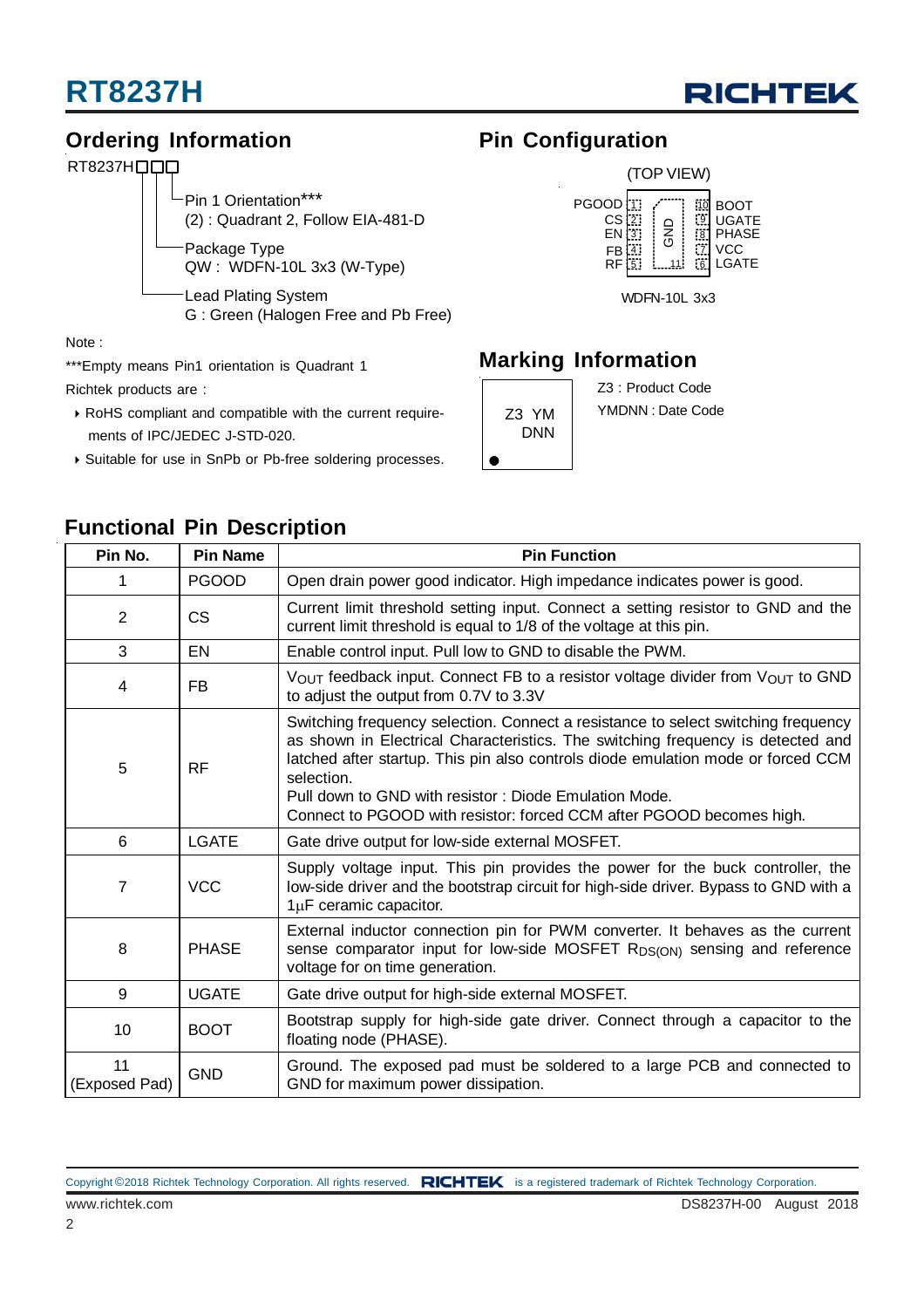### **Functional Block Diagram**

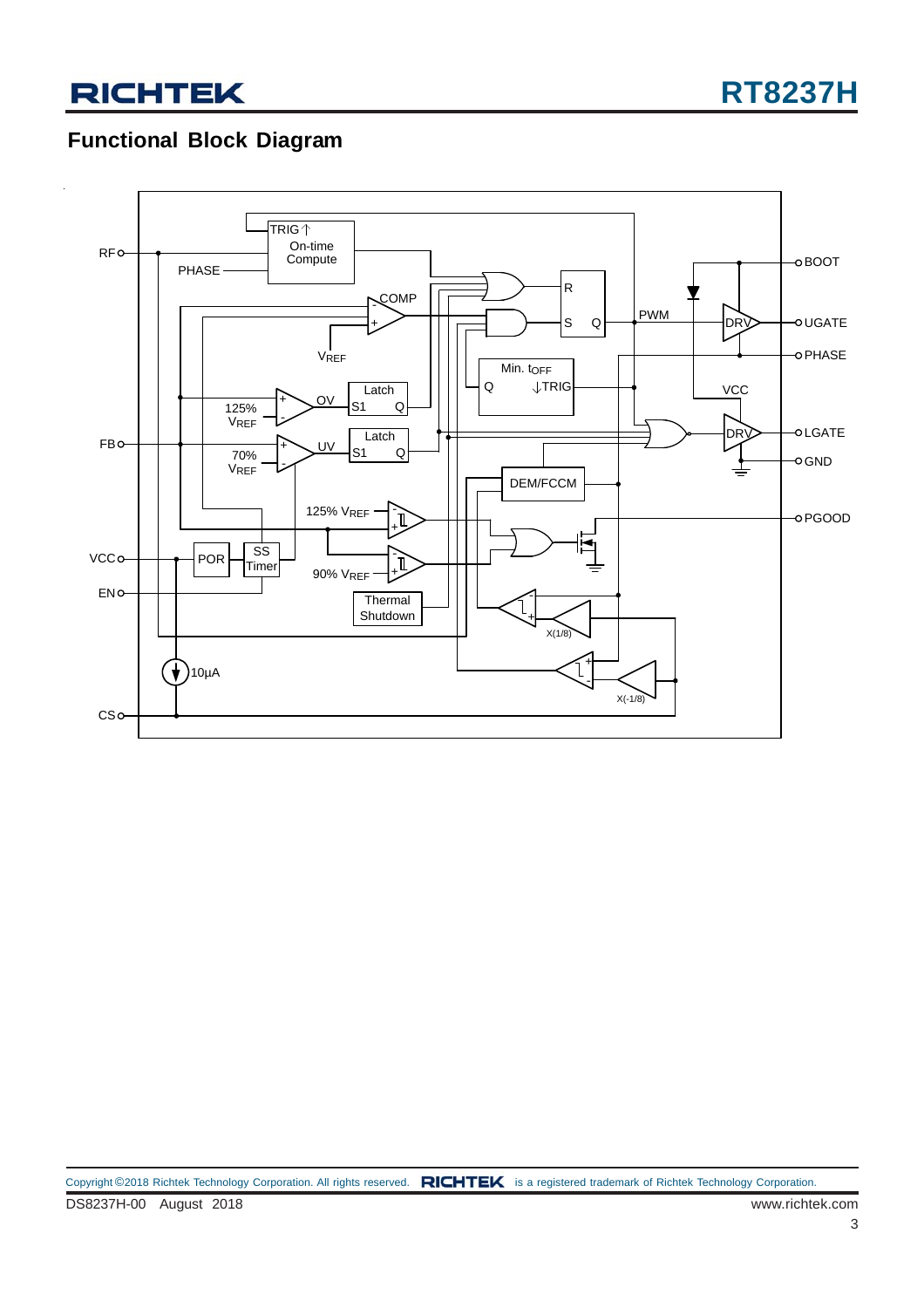

### **Operation**

The RT8237H integrates a Constant-On-Time (COT) PWM controller, and the controller provides the PWM signal which relies on the output ripple voltage comparing with internal reference voltage.

The UGATE driver is turned on at the beginning of each cycle. After the internal one-shot timer expires, the UGATE driver will be turned off. The pulse width of this one-shot is determined by the converter's input voltage and the output voltage to keep the frequency fairly constant over the input voltage and output voltage range.

#### **Power On Reset, UVLO**

Power On Reset (POR) occurs when VCC rises above to approximately 4.1V (typical), the RT8237H will reset the fault latch and prepare the PWM for operation. When the input voltage below 3.7V(min), the Under-Voltage Lockout (UVLO) circuitry inhibits switching by keeping UGATE and LGATE low.

#### **Soft-Start**

The output voltage will track the internal ramp voltage during soft-start interval to prevent large inrush current and output voltage overshoot while the converter is being powered up.

#### **Mode Selection**

The RT8237H supports mode selection through the RF by connecting a resistor from the RF pin to either GND or PGOOD. When the resistor is connected to GND, the controller operates in diode emulation mode. When the resistor is connected to PGOOD, the controller operates in CCM mode.

#### **Current Limit Setting**

The RT8237H has a cycle-by-cycle current limit control. The current limit circuit employs a unique "valley" current sensing algorithm. If the magnitude of the sensing signal at PHASE is above the current limit threshold, the PWM is not allowed to initiate a new cycle.

#### **Over-Voltage Protection**

The output voltage can be continuously monitored for over voltage condition. When the output voltage exceeds 25% of its set voltage threshold, the UGATE goes low and the LGATE is forced high.

#### **Under-Voltage Protection**

The output voltage can be continuously monitored for under voltage condition. When the output voltage is less than 70% of its set voltage, under-voltage protection is triggered and then both UGATE and LGATE gate drivers are forced low.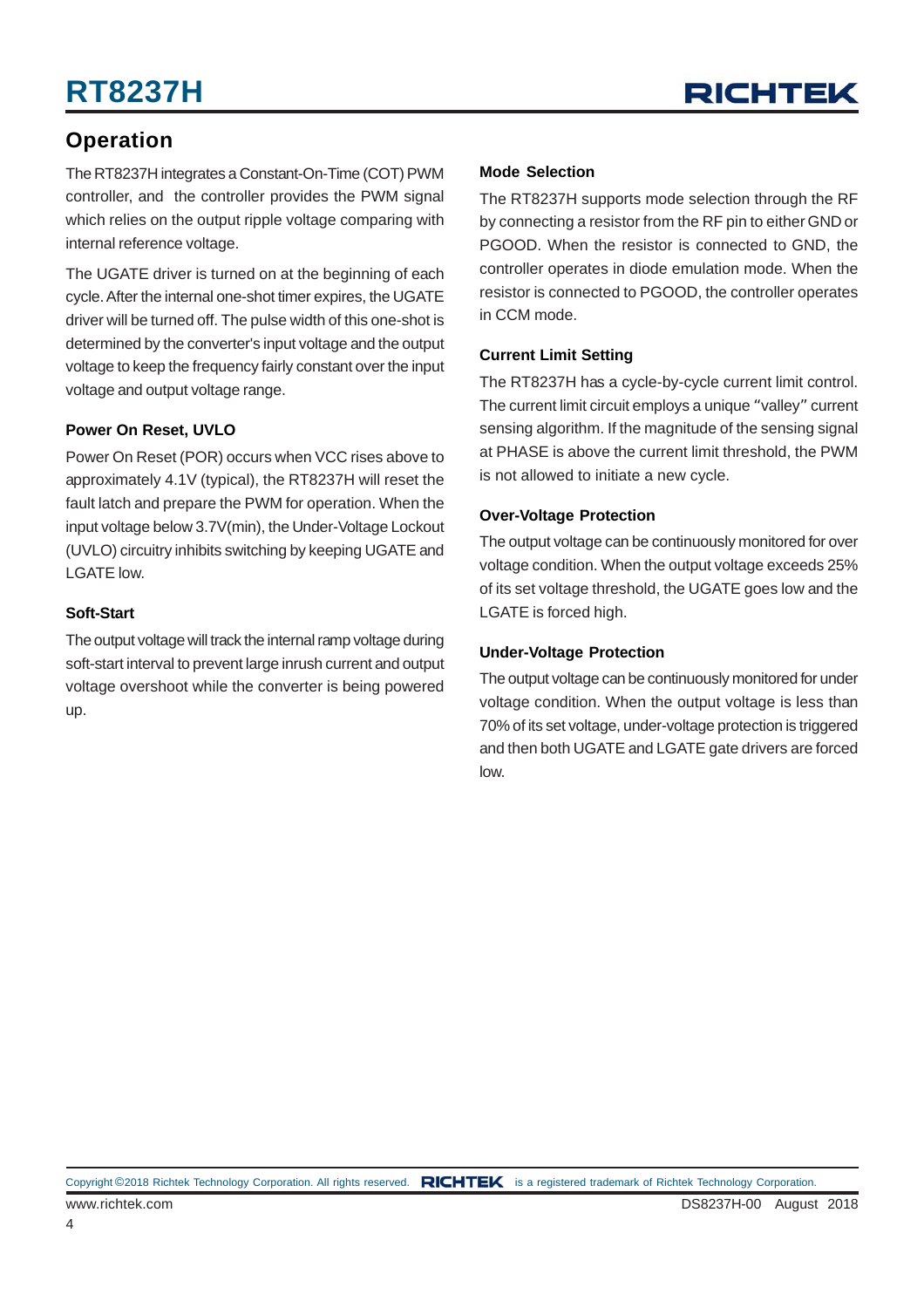# **RT8237H**

#### **Absolute Maximum Ratings**  $(Note 1)$ • BOOT to GND • BOOT to PHASE • PHASE to GND • UGATE to GND • Power Dissipation,  $P_D @ T_A = 25^{\circ}C$ • Package Thermal Resistance (Note 2) • ESD Susceptibility (Note 3)

### **Recommended Operating Conditions** (Note 4)

| $-40^{\circ}$ C to 125 $^{\circ}$ C |
|-------------------------------------|
| $-40^{\circ}$ C to 85 $^{\circ}$ C  |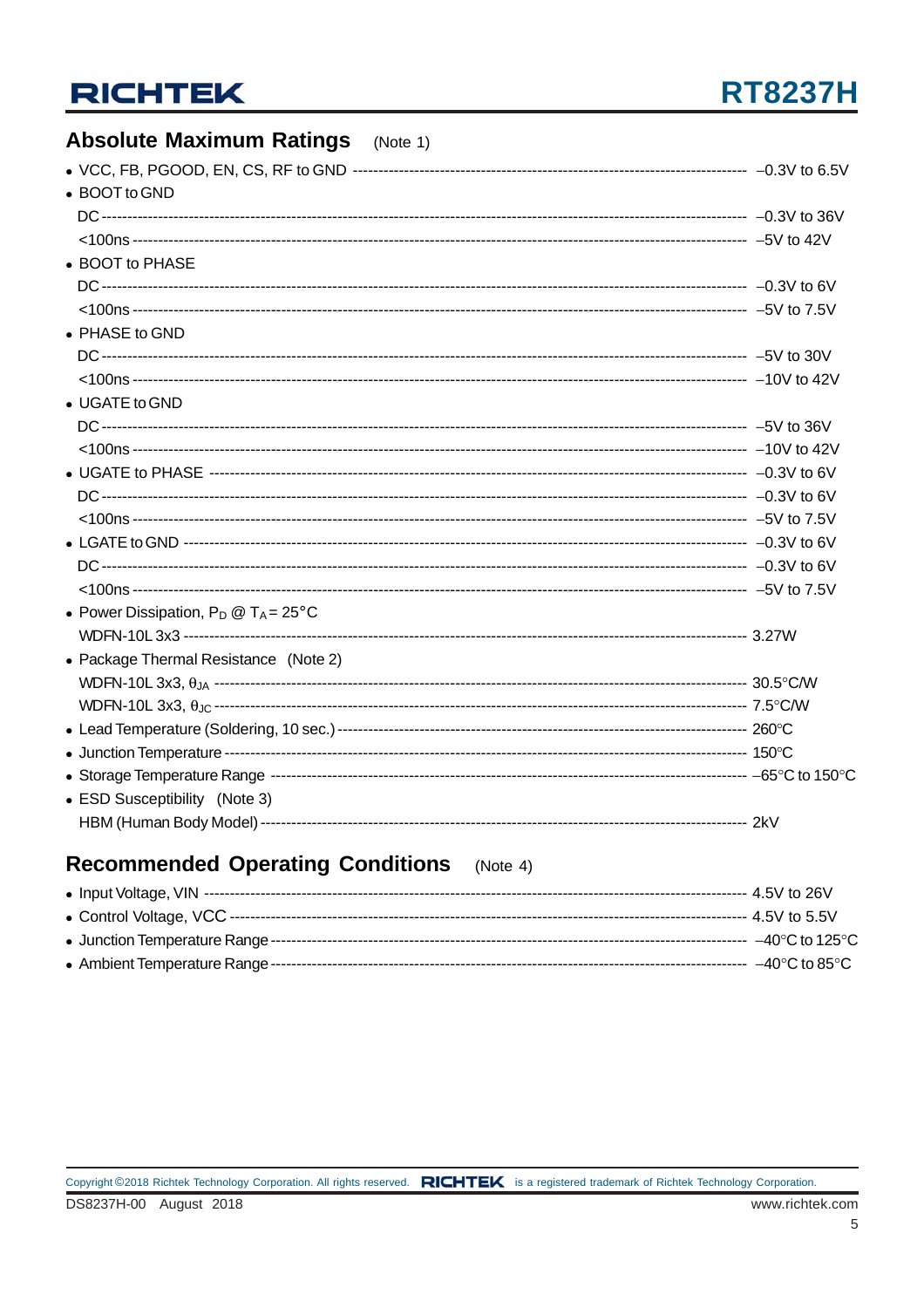

### **Electrical Characteristics**

( $V_{CC}$  = 5V, T<sub>A</sub> = 25°C, unless otherwise specified)

| <b>Parameter</b>                                   | Symbol        | <b>Test Conditions</b>                                                | Min              | <b>Typ</b>     | Max    | <b>Unit</b> |  |  |
|----------------------------------------------------|---------------|-----------------------------------------------------------------------|------------------|----------------|--------|-------------|--|--|
| <b>Input Power Supply</b>                          |               |                                                                       |                  |                |        |             |  |  |
| <b>V<sub>CC</sub></b> Quiescent Supply<br>Current  | lQ            | FB forced above the regulation<br>point, $V_{EN} = 5V$                | --               | 0.5            | 1.25   | mA          |  |  |
| V <sub>CC</sub> Shutdown Current                   | <b>I</b> SHDN | $V_{CC}$ current, $V_{EN} = 0V$                                       | $-$              | $\overline{a}$ | 1      | μA          |  |  |
| <b>CS Shutdown Current</b>                         |               | CS pull to GND                                                        | --               | --             | 1      | μA          |  |  |
| FB Error Comparator                                |               | <b>DEM</b>                                                            | 0.7005           | 0.704          | 0.7075 | $\vee$      |  |  |
| Threshold                                          | <b>VREF</b>   | DEM, $T_A = -40$ to 85°C<br>(Note 5)                                  | 0.697            | 0.704          | 0.711  |             |  |  |
| FB INPUT BIAS CURRENT                              |               | $V_{FB} = 0.735V$                                                     | $-1$             | 0.01           | 1      | μA          |  |  |
| VOUT Voltage Range                                 |               |                                                                       | 0.7              | 44             | 3.3    | V           |  |  |
|                                                    |               | $R_{RF} = 470k\Omega$<br>(Note 6)                                     | --               | 290            | --     |             |  |  |
|                                                    |               | $R_{RF} = 200k\Omega$<br>(Note 6)                                     | --               | 340            | ۰.     |             |  |  |
| <b>Switching Frequency</b>                         | fsw           | $R_{RF} = 100k\Omega$<br>(Note 6)                                     | --               | 380            | --     | kHz         |  |  |
|                                                    |               | $R_{RF} = 39k\Omega$<br>(Note 6)                                      | --               | 430            | --     |             |  |  |
| Minimum Off-Time                                   |               |                                                                       | 550              | ns             |        |             |  |  |
| <b>Current Sensing</b>                             |               |                                                                       |                  |                |        |             |  |  |
| <b>CS Source Current</b>                           | <b>I</b> cs   |                                                                       | 9                | 10             | 11     | μA          |  |  |
| <b>CS Source Current TC</b>                        |               |                                                                       | --               | 4700           | --     | ppm/°C      |  |  |
| Zero Crossing Threshold                            |               | <b>DEM</b>                                                            | $-10$            | --             | 5      | mV          |  |  |
|                                                    | <b>VLIM</b>   | $GND - PHASE$ , $V_{CS} = 2.4V$<br>280                                |                  | 300            | 320    |             |  |  |
| <b>Current Limit Threshold</b>                     |               | $GND - PHASE, V_{CS} = 1.6V$                                          | 185              | 200            | 215    | mV          |  |  |
|                                                    |               | $GND - PHASE, V_{CS} = 0.4V$<br>40<br>50                              |                  |                |        |             |  |  |
|                                                    |               | PHASE $-$ GND, $V_{CS} = 2.4V$                                        | --               | 300            | --     |             |  |  |
| <b>Negative Current Limit</b><br>Threshold         |               | $PHASE - GND, V_{CS} = 1.6V$                                          | ۰.               | 200            | --     | mV          |  |  |
|                                                    |               | PHASE – GND, $V_{CS} = 0.4V$                                          | --               | 50             | --     |             |  |  |
| <b>Protection Function</b>                         |               |                                                                       |                  |                |        |             |  |  |
| Output UV Threshold                                |               | With respect to error comparator<br>threshold                         | 75               | %              |        |             |  |  |
| <b>OVP Threshold</b>                               |               | With respect to error comparator<br>120<br>125<br>130<br>threshold    |                  |                |        | $\%$        |  |  |
| OV Fault Delay                                     |               | 5<br>FB forced above OV threshold<br>--                               |                  |                | --     | $\mu$ S     |  |  |
| V <sub>CC</sub> Under-Voltage<br>Lockout Threshold | VUVLO         | Falling edge,<br>hysteresis = 100mV, PWM<br>disabled below this level | 3.7              | 3.9            | 4.1    | V           |  |  |
| VOUT Soft-Start                                    | tss           | From $EN = high to VOUT = 95%$                                        | 1300<br>--<br>-- |                |        |             |  |  |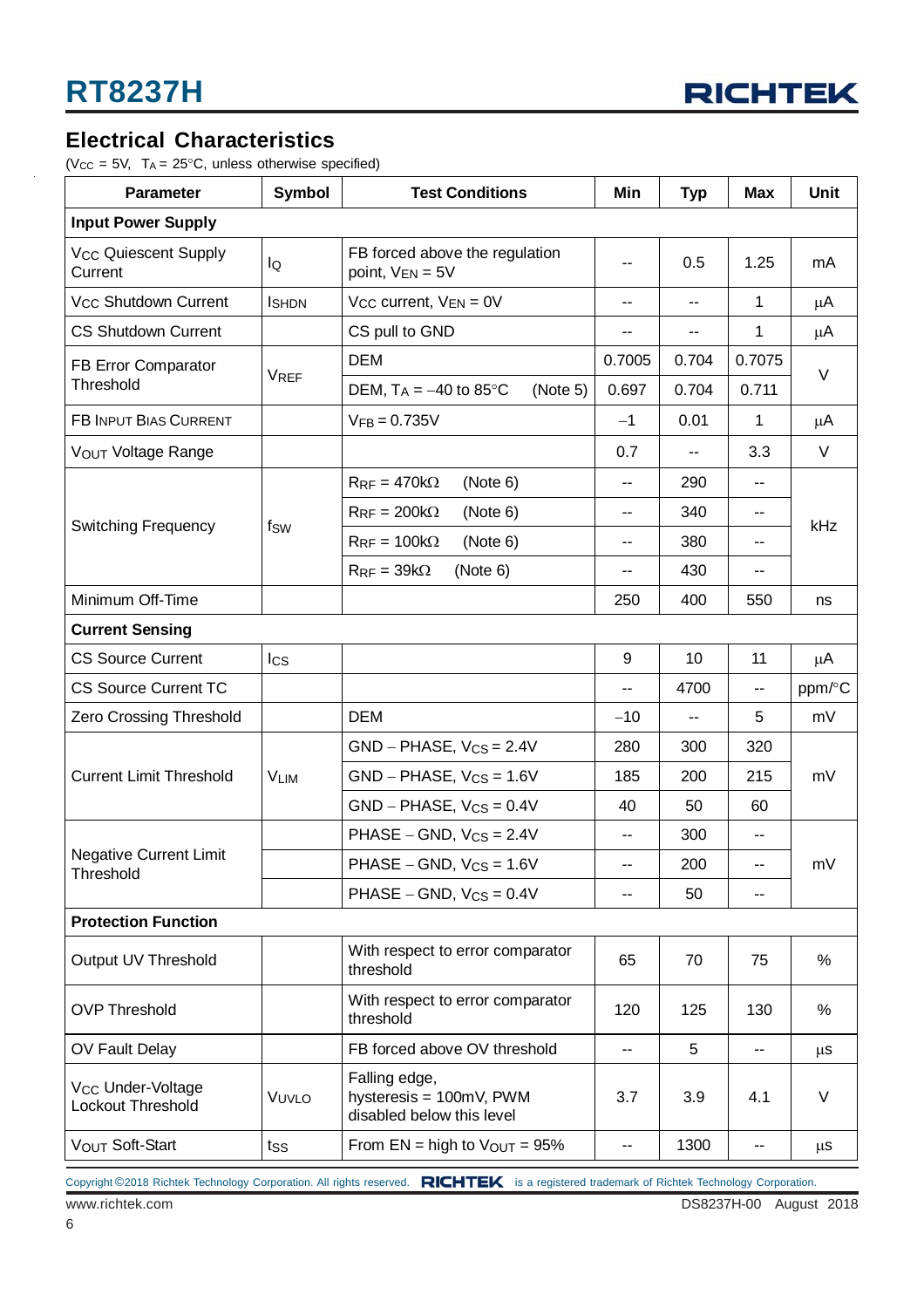# **RT8237H**

|                                                 | <b>Parameter</b> |                 | <b>Test Conditions</b>                                                  | Min            | <b>Typ</b> | <b>Max</b>     | Unit          |  |
|-------------------------------------------------|------------------|-----------------|-------------------------------------------------------------------------|----------------|------------|----------------|---------------|--|
| <b>UV Blank Time</b>                            |                  |                 | From EN signal going high                                               |                | 3          |                | ms            |  |
| <b>Thermal Shutdown</b>                         |                  | T <sub>SD</sub> |                                                                         | $-$            | 150        | $\overline{a}$ | $\circ$ C     |  |
| <b>Driver On Resistance</b>                     |                  |                 |                                                                         |                |            |                |               |  |
| <b>UGATE Drive Source</b>                       |                  | <b>RUGATEST</b> | BOOT - PHASE forced to 5V                                               | $-$            | 1.8        | 3.6            | Ω             |  |
| <b>UGATE Drive Sink</b>                         |                  | <b>RUGATESK</b> | BOOT - PHASE forced to 5V                                               | $\overline{a}$ | 1.2        | 2.4            | Ω             |  |
| <b>LGATE Drive Source</b>                       |                  | <b>RLGATEST</b> | LGATE, high state                                                       | --             | 1.8        | 3.6            | $\Omega$      |  |
| <b>LGATE Drive Sink</b>                         |                  | <b>RLGATESK</b> | LGATE, low state                                                        | --             | 0.8        | 1.6            | $\Omega$      |  |
|                                                 |                  |                 | LGATE rising (VPHASE = 1.5V)                                            | $\overline{a}$ | 30         | $\overline{a}$ |               |  |
| Dead Time                                       |                  |                 | <b>UGATE</b> rising                                                     | 30<br>--       |            |                | ns            |  |
| Internal Boost Charging Switch<br>On Resistance |                  |                 | VCC to BOOT, 10mA                                                       | --             | --         | 80             | Ω             |  |
| <b>EN Threshold</b>                             |                  |                 |                                                                         |                |            |                |               |  |
|                                                 | Logic-High       | V <sub>IH</sub> |                                                                         | 1.8            | $-$        | --             | $\vee$        |  |
| <b>EN Input Voltage</b>                         | Logic-Low        | $V_{IL}$        |                                                                         | $\overline{a}$ | $-$        | 0.5            |               |  |
| <b>Mode Decision</b>                            |                  |                 |                                                                         |                |            |                |               |  |
| <b>VRF Threshold for DEM</b>                    |                  |                 |                                                                         | --             | --         | 0.5            | $\vee$        |  |
| VRF Threshold for FCCM                          |                  |                 |                                                                         | 1.8            | --         | $\overline{a}$ | $\vee$        |  |
| <b>PGOOD</b>                                    |                  |                 |                                                                         |                |            |                |               |  |
| Trip Threshold (falling, leaving<br>PGOOD)      |                  |                 | Measured at FB, with respect to<br>reference, hysteresis = $3\%$        | 87             | 90         | 93             | $\frac{0}{0}$ |  |
| Trip Threshold (rising, leaving<br>PGOOD)       |                  |                 | Measured at FB, with respect to<br>120<br>reference, hysteresis = $3\%$ |                | 125        | 130            | %             |  |
| <b>Fault Propagation Delay</b>                  |                  |                 | Falling Edge, FB forced below<br>PGOOD trip threshold                   | $\overline{a}$ | 2.5        | --             | $\mu$ S       |  |
| Output Low Voltage                              |                  |                 | $I_{SINK} = 1mA$                                                        | --             | --         | 0.4            | $\vee$        |  |
| Leakage Current                                 |                  |                 | High state, forced to 5V                                                | $-$            | $-$        | 1              | $\mu$ A       |  |

- **Note 1.** Stresses beyond those listed under "Absolute Maximum Ratings" may cause permanent damage to the device. These are stress ratings only, and functional operation of the device at these or any other conditions beyond those indicated in the operational sections of the specifications is not implied. Exposure to absolute maximum rating conditions may affect device reliability.
- **Note 2.**  $\theta_{JA}$  is measured under natural convection (still air) at  $T_A = 25^{\circ}C$  with the component mounted on a high effectivethermal-conductivity four-layer test board on a JEDEC 51-7 thermal measurement standard.  $\theta_{\text{JC}}$  is measured at the exposed pad of the package.
- **Note 3.** Devices are ESD sensitive. Handling precaution is recommended.
- **Note 4.** The device is not guaranteed to function outside its operating conditions.
- **Note 5.** Guaranteed by design. Not production tested.
- **Note 6.** Not production tested. Test condition is  $V_{IN} = 8V$ ,  $V_{OUT} = 1.1V$ ,  $I_{OUT} = 10A$  using application circuit.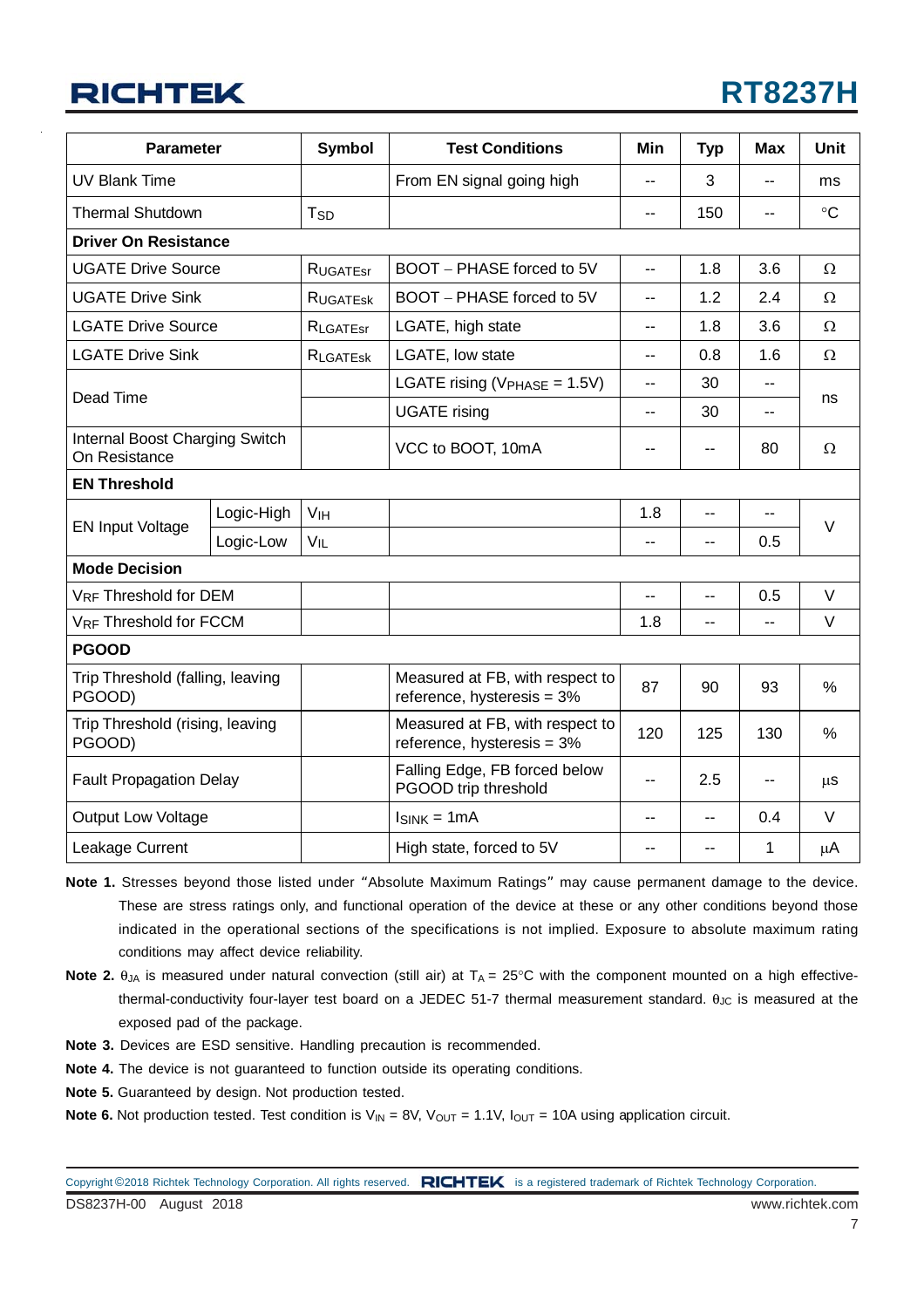### **Typical Application Circuit**

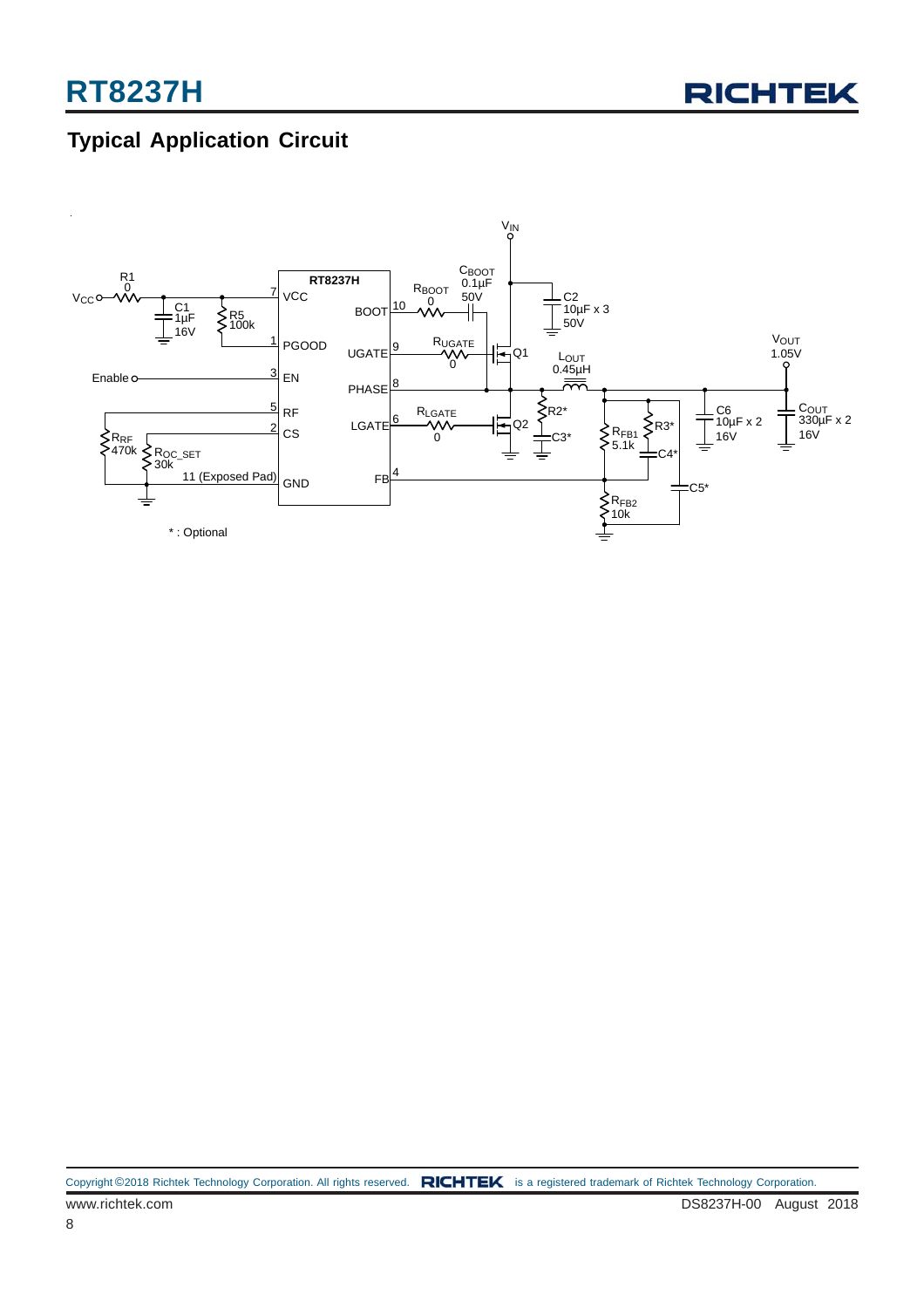### **Typical Operating Characteristics**









**Switching Frequency vs. Load Current**



**Switching Frequency vs. Load Current**



Copyright ©2018 Richtek Technology Corporation. All rights reserved. RICHTEK is a registered trademark of Richtek Technology Corporation.

DS8237H-00 August 2018 www.richtek.com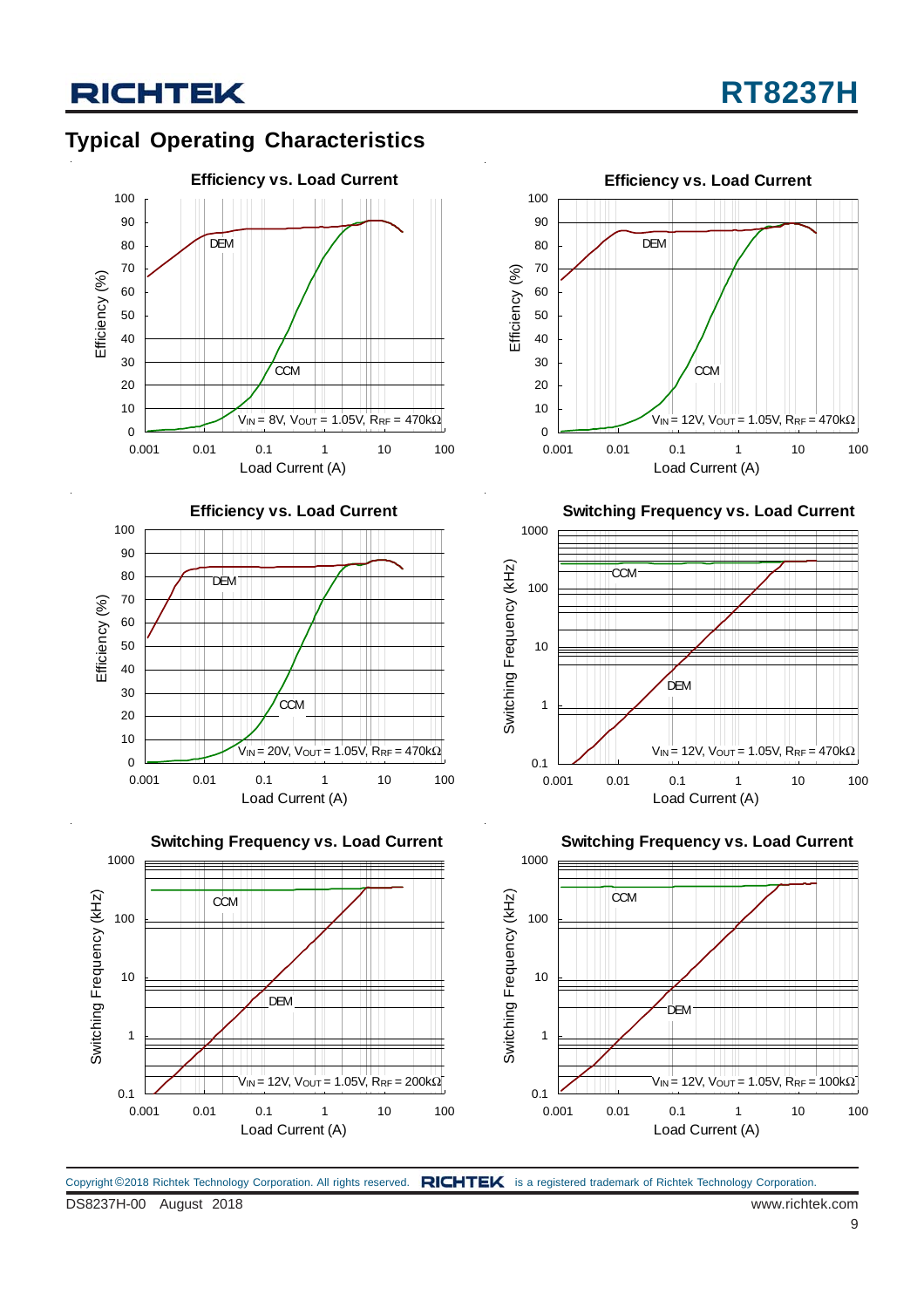





Copyright ©2018 Richtek Technology Corporation. All rights reserved. RICHTEK is a registered trademark of Richtek Technology Corporation.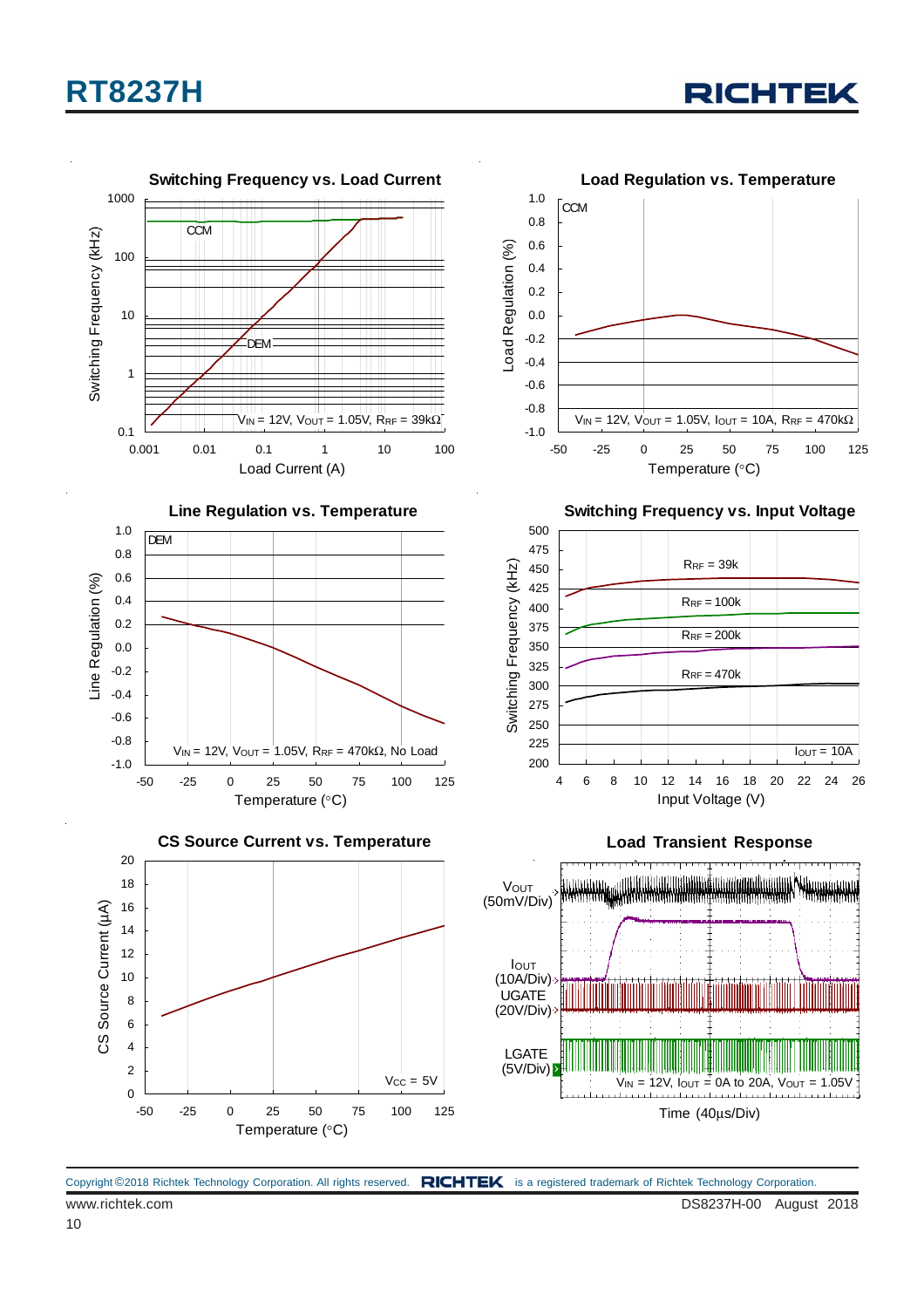# **RT8237H**

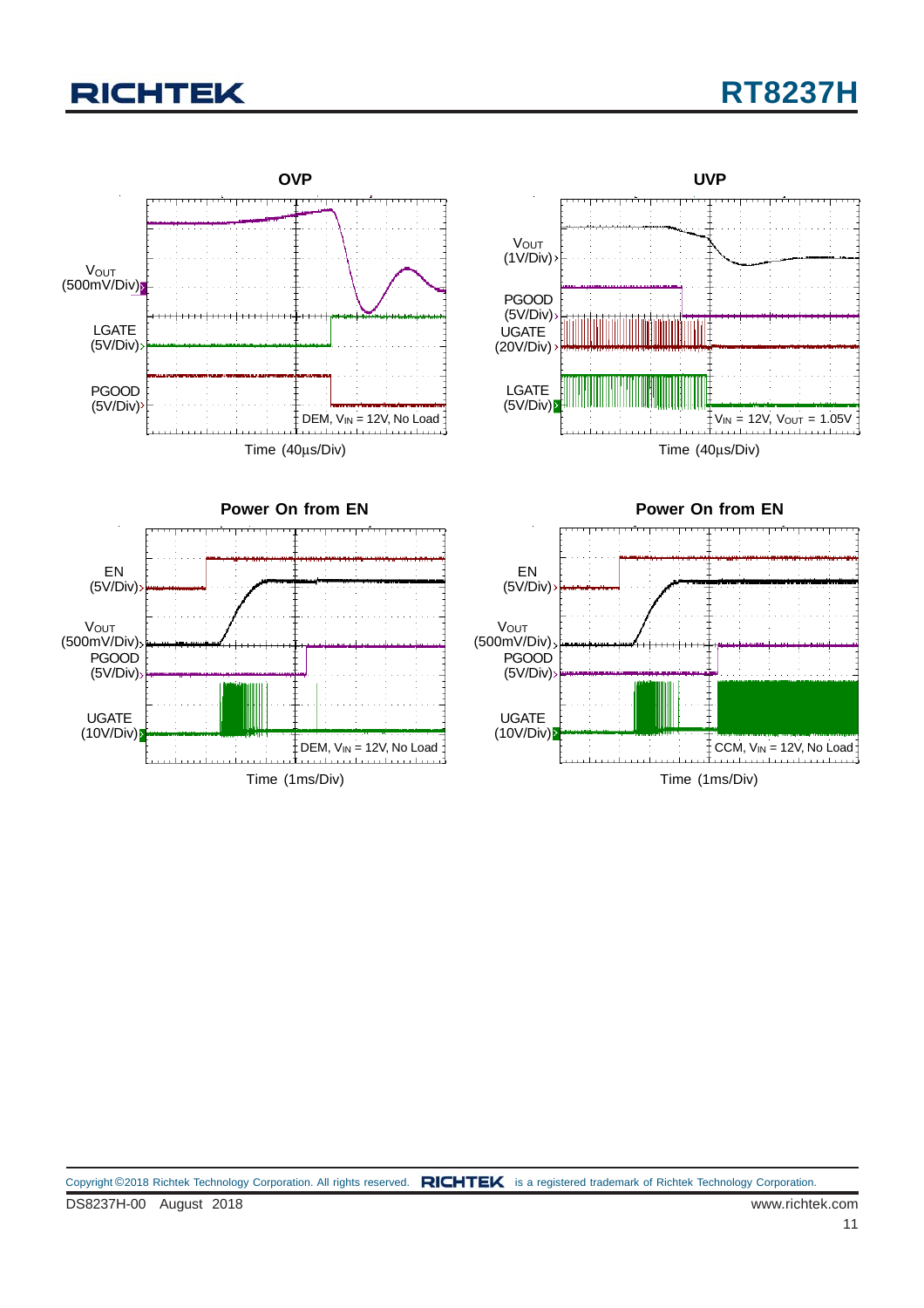### **Application Information**

The RT8237H PWM controller provides high efficiency, excellent transient response, and high DC output accuracy needed for stepping down high voltage batteries to generate low voltage CPU core, I/O, and chipset RAM supplies in notebook computers. Richtek Mach ResponseTM technology is specifically designed for providing 100ns"instant-on" response to load steps while maintaining a relatively constant operating frequency and inductor operating point over a wide range of input voltages. The topology solves the poor load transient response timing problems of fixed frequency current mode PWMs and avoids the problems caused by widely varying switching frequencies in conventional constant on-time and constant off-time PWM schemes.

#### **On-Time Control (TON/MODE)**

The on-time one-shot comparator has two inputs. One input monitors the output voltage from the PHASE pin, while the other input samples the input voltage and converts it to a current. This input voltage proportional current is used to charge an internal on-time capacitor. The on-time is the time required for the voltage on this capacitor to charge from zero volts to  $V<sub>OUT</sub>$ , thereby making the ontime of the high-side switch directly proportional to output voltage and inversely proportional to input voltage.

The on-time is given by :

 $t_{ON} = (V_{OUT} / V_{IN}) / f_{SW}$ 

| <b>Table 1. RF Connection and Switching Frequency</b> |  |
|-------------------------------------------------------|--|
|-------------------------------------------------------|--|

| $R_{RF}$ (k $\Omega$ ) | <b>Switching Frequency (kHz)</b> |
|------------------------|----------------------------------|
| 470k $\Omega$          | 290                              |
| $200k\Omega$           | 340                              |
| 100 $k\Omega$          | 380                              |
| $39k\Omega$            | 430                              |

Note : For DEM, connect R<sub>RF</sub> to GND; for CCM, connect R<sub>RF</sub> to PGOOD.

#### **Enable and Disable**

The EN pin allows for power sequencing between the controller bias voltage and another voltage rail. The RT8237H remains in shutdown if the EN pin is lower than 500mV. When the EN pin rises above the  $V_{FN}$  trip point, the RT8237H will begin a new initialization and soft-start cycle.

#### **POR, UVLO and Soft-Start**

Power-on reset (POR) occurs when  $V_{CC}$  rises above approximately 4.1V, in which the RT8237H resets the fault latch and prepares the PWM for operation. When the input voltage below 3.7V (min), the  $V_{CC}$  Under-Voltage Lockout (UVLO) circuitry inhibits switching by keeping UGATE and LGATE low. A built-in soft-start is used to prevent the power supply input from surge currents after PWM is enabled. A ramping up current limit threshold eliminates the  $V_{\text{OUT}}$ folded-back current during the soft-start duration.

#### **Mode Selection (RF) Operation**

To select the operation mode, connect a resistor from the RF pin to either GND or PGOOD. When the resistor is connected to GND, the controller operates in diode emulation mode. When the resistor is connected to PGOOD, the controller operates in CCM mode.

#### Diode-Emulation Mode (R<sub>RF</sub> connected to GND)

In diode-emulation mode, the RT8237H automatically reduces switching frequency at light load conditions to maintain high efficiency. This reduction of frequency is achieved smoothly without increasing  $V_{\text{OUT}}$  ripple or load regulation. As the output current decreases from heavy load condition, the inductor current is reduced and eventually comes to the point where its valley touches zero current, which is the boundary between continuous conduction and discontinuous conduction modes. To emulate the behavior of diodes, the low-side MOSFET allows only partial negative current to flow when the inductor freewheeling current reaches negative. As the load current is further decreased, it takes longer and longer to discharge the output capacitor to the level that requires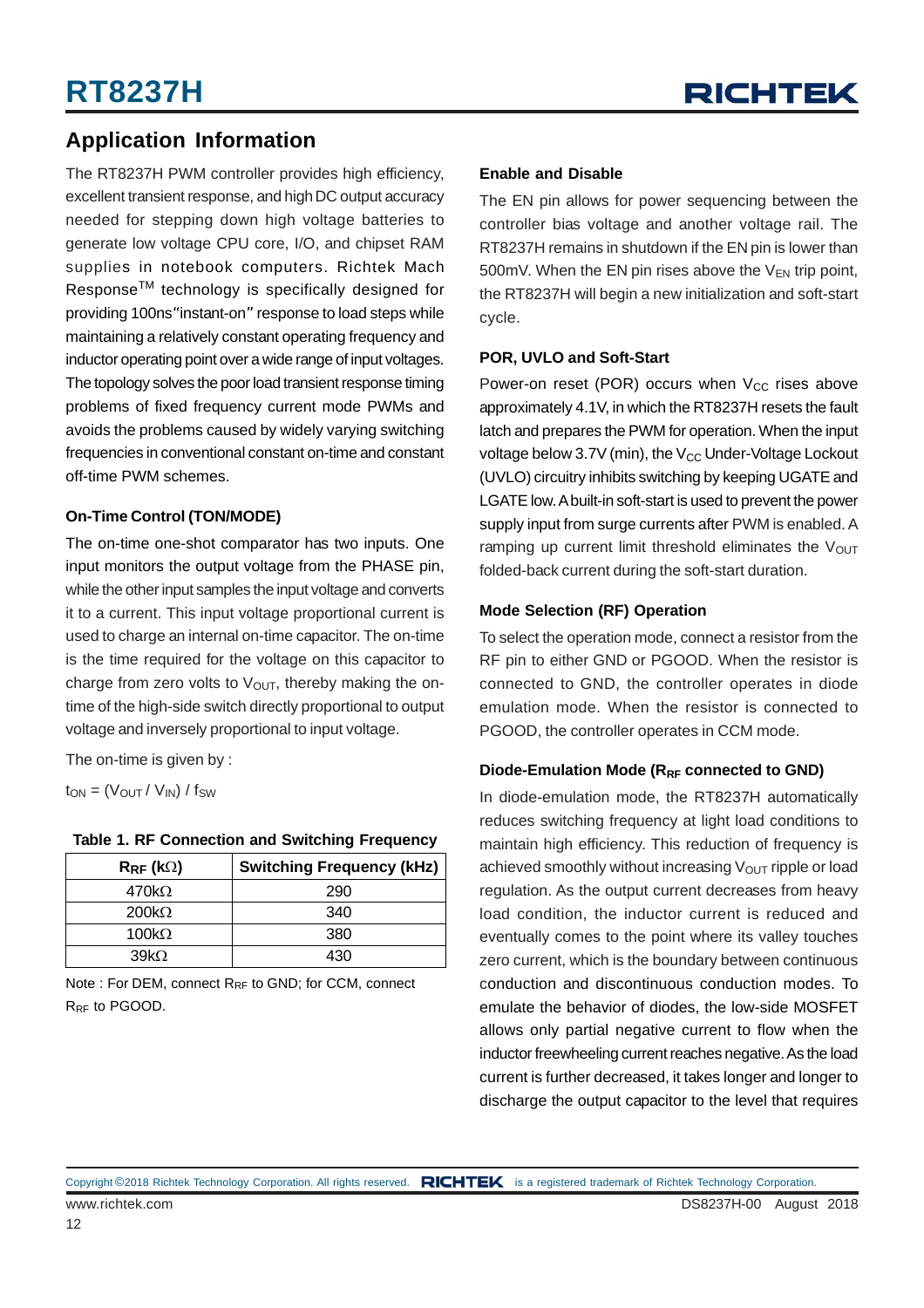the next "ON" cycle. The on-time is kept the same as that in heavy load condition. On the contrary, when the output current increases from light load to heavy load, the switching frequency increases to the preset value as the inductor current reaches the continuous condition. This is shown in Figure 1. The transition load point to the light load operation is calculated as follows :

$$
I_{LOAD} \approx \frac{(V_{IN} - V_{OUT})}{2L} \times t_{ON}
$$

where  $t_{ON}$  is the on-time.





The switching waveforms may appear noisy and asynchronous when light loading causes diode-emulation operation, but this is a normal operating condition that results in high light load efficiency. Trade-offs in DEM noise vs. light load efficiency is made by varying the inductor value. Generally, low inductor values produce a broader efficiency vs. load curve, while higher values result in higher full load efficiency (assuming that the coil resistance remains fixed) and less output voltage ripple. The disadvantages for using higher inductor values include larger physical size and degraded load transient response (especially at low input voltage levels).

#### **Forced-CCM Mode (FCCM)**

The low noise, forced-CCM mode disables the zerocrossing comparator, which controls the low-side switch on-time. This causes the low-side gate drive waveform to become the complement of the high-side gate drive waveform. This in turn causes the inductor current to reverse at light loads as the PWM loop to maintain duty ratio  $V_{\text{OUT}}/V_{\text{IN}}$ . A fairly constant switching frequency is

the benefit of forced-CCM mode, but this comes at a cost. The no load battery current can be up to 10mA to 40mA, depending on the external MOSFETs.

#### **Current Limit Setting (CS)**

The RT8237H has a cycle-by-cycle current limit control. The current limit circuit employs a unique "valley" current sensing algorithm. If the magnitude of the current sense signal at PHASE is above the current limit threshold, the PWM is not allowed to initiate a new cycle (see Figure 2). In order to provide both good accuracy and a cost effective solution, the RT8237H supports temperature compensated MOSFET R<sub>DS(ON)</sub> sensing.

The CS pin of the RT8237H is a multiplexed pin for PWM enable/disable control and current limit threshold setting. Connect a setting resistor from this pin to GND via an N-MOSFET. When the N-MOSFET is turned off, the PWM is disabled. When the N-MOSFET is turned on, the PWM is enabled and the current limit threshold is equal to 1/8 of the voltage at this pin.

Choose a current limit resistor by following below equation:

$$
R_{OC\_SET} = \frac{V_{CS\_OC}}{I_{CS}} = \frac{\left(I_{LOAD\_OC} - \frac{I_{RIPPLE}}{2}\right) \times 8 \times R_{DS(ON)}}{I_{CS}}
$$

Inductor current is monitored by the voltage between the GND and PHASE pins, so the PHASE pin should be connected to the Drain terminal of the low-side MOSFET. Ics has a temperature coefficient to compensate the temperature dependency of the  $R_{DS(ON)}$ . GND is used as the positive current sensing node, so GND should be connected to the Source terminal of the low-side MOSFET.

As the comparison is being done during the OFF state, VLIMIT (current limit threshold) sets the valley level of the inductor current. Thus, the load current at over current threshold,  $I_{LOADOC}$ , can be calculated as follows :

$$
I_{\text{LOAD\_OC}} = \frac{V_{\text{CS\_OC}}}{8 \times R_{\text{DS(ON)}}} + \frac{I_{\text{RIPPLE}}}{2}
$$

$$
= \frac{V_{\text{CS\_OC}}}{8 \times R_{\text{DS(ON)}}} + \frac{1}{2 \times L \times f} \times \frac{(V_{\text{IN}} - V_{\text{OUT}}) \times V_{\text{OUT}}}{V_{\text{IN}}}
$$

DS8237H-00 August 2018 www.richtek.com Copyright ©2018 Richtek Technology Corporation. All rights reserved. RICHTEK is a registered trademark of Richtek Technology Corporation.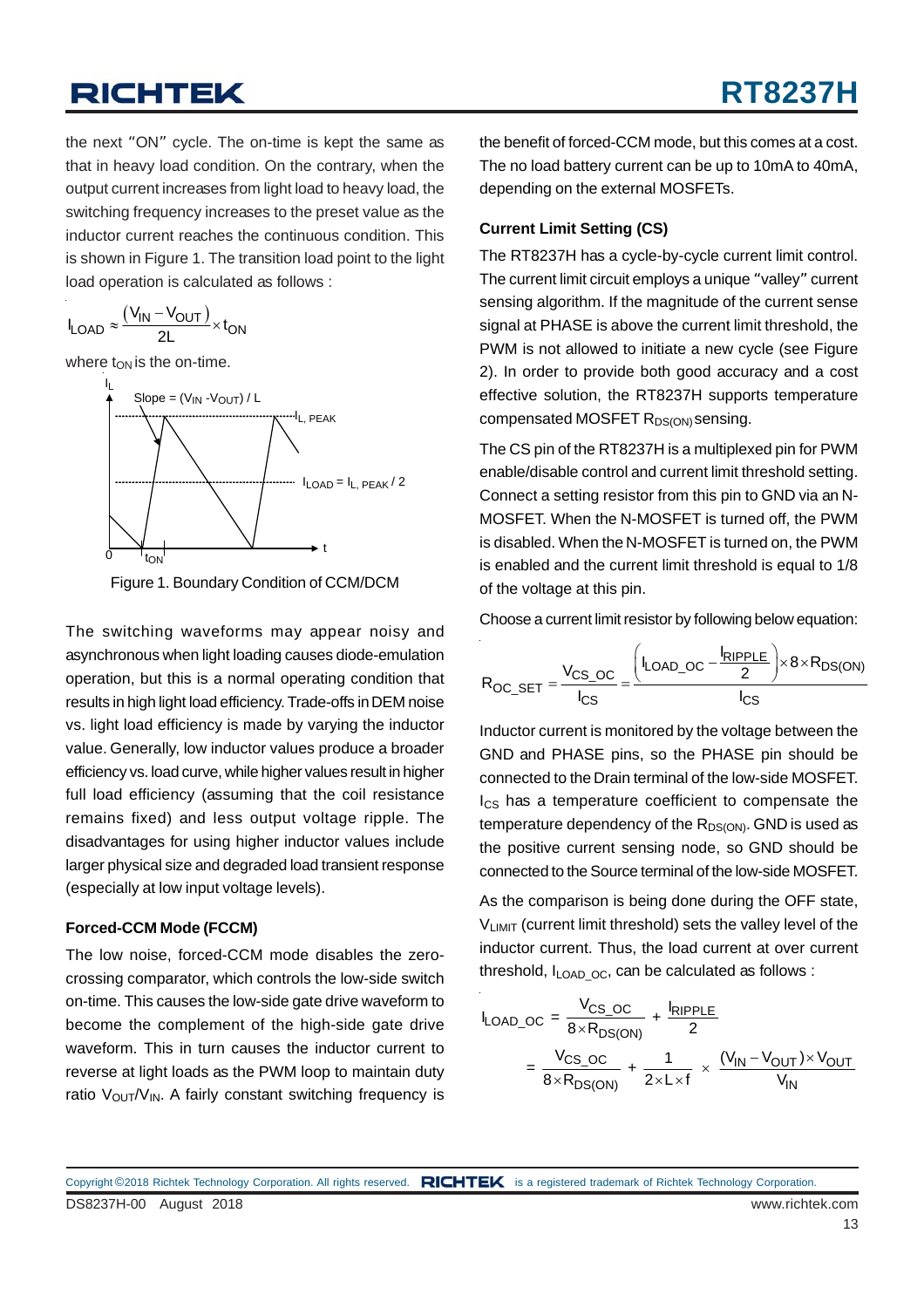

In an over current condition, the current to the load exceeds the current to the output capacitor. Thus, the output voltage falls and eventually crosses the under-voltage protection threshold, inducing IC shutdown.



Figure 2. "Valley" Current Limit

When the device is operating in the FCCM, the negative current limit protects the external component. The negative current limit detect threshold is set as the same value as positive current limit but negative polarity. The threshold still is the valley value of the inductor current.

#### **MOSFET Gate Driver**

The high-side driver is designed to drive high current, low  $R_{DS(ON)}$  N-MOSFET(s). When configured as a floating driver, 5V bias voltage is delivered from the VCC supply. The average drive current is proportional to the gate charge at  $V_{GS}$  = 5V times switching frequency. The instantaneous drive current is supplied by the flying capacitor between the BOOT and PHASE pins. To prevent shoot through, a dead-time is internally generated between high-side MOSFET off to low-side MOSFET on, and low-side MOSFET off to high-side MOSFET on. The low-side driver is designed to drive high current low  $R_{DS(ON)}$ N-MOSFET(s). The internal pull-down transistor that drives LGATE low is robust, with a  $0.5\Omega$  typical on-resistance. A 5V bias voltage is delivered from the VCC supply. The instantaneous drive current is supplied by the flying capacitor between VCC and GND.

For high current applications, certain combinations of high and low-side MOSFETs may cause excessive gate-drain coupling, which can lead to efficiency-killing, EMIproducing shoot-through currents. This is often remedied by adding a resistor in series with BOOT, which increases the turn-on time of the high-side MOSFET without degrading the turn-off time (see Figure 3).



Figure 3. Reducing the UGATE Rise Time

#### **Power Good Output (PGOOD)**

The power good output is an open-drain output and requires a pull-up resistor. When the output voltage is 20% above or 10% below its set voltage, PGOOD will be pulled low. It is held low until the output voltage returns to within these tolerances once more. During soft-start, PGOOD is actively held low and is allowed to transition high only after softstart is over and the output reaches 90% of its set voltage. There is a 2.5μs delay built into the PGOOD circuitry to prevent false transitions.

#### **Output Over-Voltage Protection (OVP)**

The output voltage is continuously monitored for over voltage condition. When the output voltage exceeds 25% of its set voltage threshold, over-voltage protection will be triggered and the low-side MOSFET is latched on. This activates the low-side MOSFET to discharge the output capacitor. The RT8237H is latched once OVP is triggered and can only be released by VCC or EN power on reset. There is a 5μs delay built into the over-voltage protection circuit to prevent false transitions.

#### **Output Under-Voltage Protection (UVP)**

The output voltage can be continuously monitored for under voltage condition. When the output voltage is less than 70% of its set voltage threshold, under-voltage protection will be triggered and then both UGATE and LGATE gate drivers are forced low. There is a 2.5μs delay built into the under-voltage protection circuit to prevent false transitions. During soft-start, the UVP blanking time is 3ms.

#### **Thermal Shutdown (OTP)**

The device implements an internal thermal shutdown to protect itself if junction temperature exceeds 150°C. When the junction temperature exceeds the thermal shutdown threshold that the OTP function will be triggered and the

```
Copyright ©2018 Richtek Technology Corporation. All rights reserved. RICHTEK is a registered trademark of Richtek Technology Corporation.
```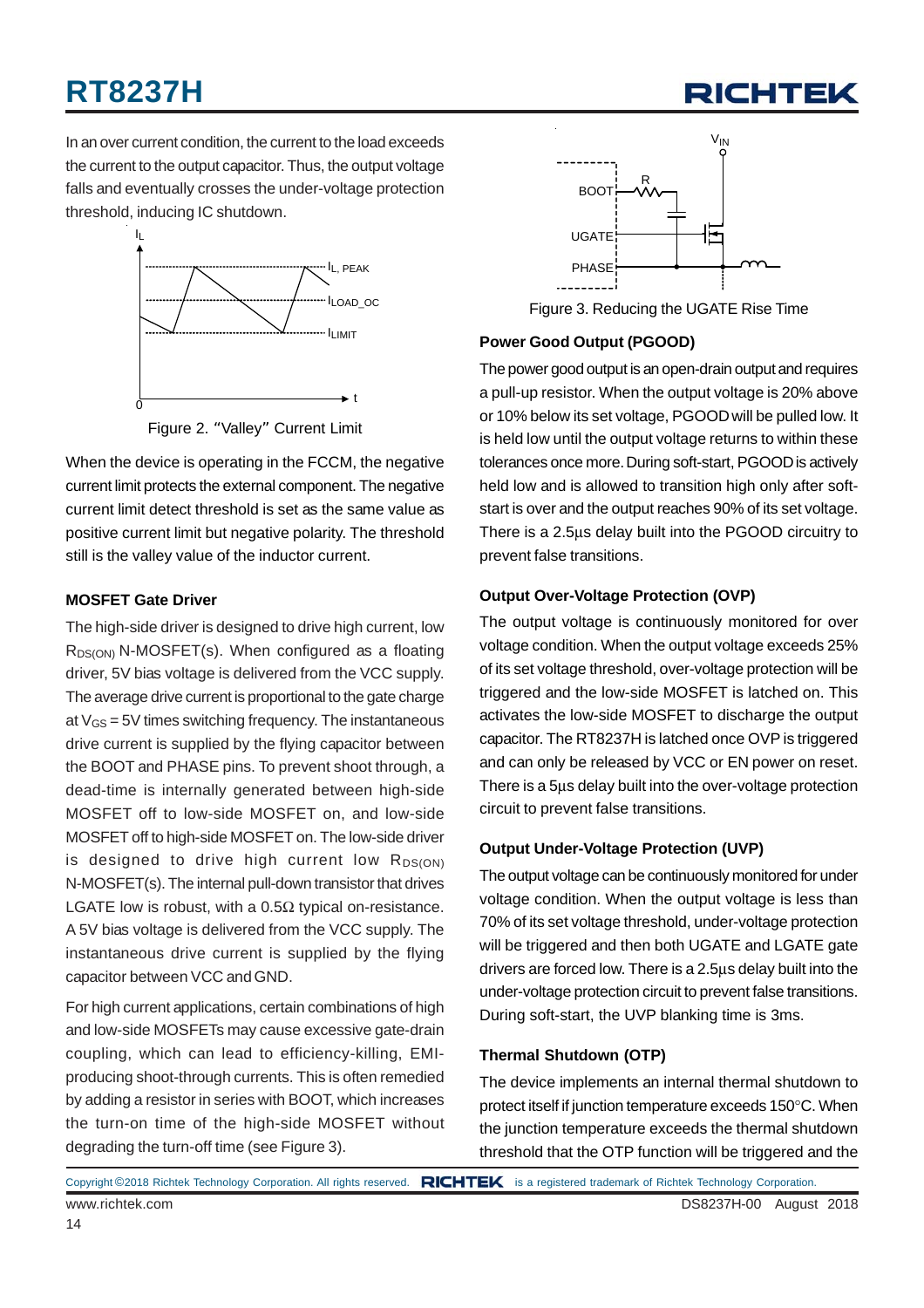RT8237H will shut down and enter Latch-Off Mode. In Latch-Off Mode, the RT8237H can be reset by EN or power input VCC.

#### **Output Voltage Setting (FB)**

The output voltage can be adjusted from 0.7V to 3.3V by setting the feedback resistors, R1 and R2 (see Figure 4). Choose R2 to be approximately 10kΩ and solve for R1 using the equation below :

$$
V_{OUT} = V_{REF} \times \left(1 + \frac{R1}{R2}\right)
$$

where V<sub>REF</sub> is 0.704V (typ.).

$$
\begin{array}{c}\n\vee_{\text{OUT}} \\
\searrow_{\text{R1}} \\
\searrow_{\text{R2}} \\
\searrow_{\text{R2}} \\
\end{array}
$$

Figure 4. Setting  $V_{\text{OUT}}$  with a Resistive Voltage Divider

#### **Inductor Selection**

The inductor plays an important role in step-down converters because it stores the energy from the input power rail and then releases the energy to the load. From the viewpoint of efficiency, the dc resistance (DCR) of the inductor should be as small as possible to minimize the conduction loss. In addition, because the inductor takes up a significant portion of the board space, its size is also important. Low profile inductors can save board space especially when there is a height limitation. However, low DCR and low profile inductors are usually cost ineffective.

Additionally, larger inductance results in lower ripple current, which means lower power loss. The inductor current rising time increases with inductance value. This means the transient response will be slower. Therefore, the inductor design is a compromise between performance, size and cost.

In general, the inductance is designed such that the ripple current ranges between 20% to 40% of the full load current. The inductance can be calculated using the following equation :

$$
L_{MIN} = \frac{V_{IN} - V_{OUT}}{f_{SW} \times k \times I_{OUT\_rated}} \times \frac{V_{OUT}}{V_{IN}}
$$

where k is the ratio between inductor ripple current and rated output current.

#### **Input Capacitor Selection**

Voltage rating and current rating are the key parameters in selecting an input capacitor. For a conservatively safe design, an input capacitor should generally have a voltage rating 1.5 times greater than the maximum input voltage.

The input capacitor is used to supply the input RMS current, which is approximately calculated using the following equation :

$$
I_{RMS} = I_{OUT} \times \sqrt{\frac{V_{OUT}}{V_{IN}}} \times \left(1 - \frac{V_{OUT}}{V_{IN}}\right)
$$

The next step is to select a proper capacitor for RMS current rating. Placing more than one capacitor with low Equivalent Series Resistance (ESR) in parallel to form a capacitor bank is a good design. Also, placing ceramic capacitor close to the Drain of the high-side MOSFET is helpful in reducing the input voltage ripple at heavy load.

#### **Output Capacitor Selection**

The output capacitor and the inductor form a low-pass filter in the buck topology. In steady-state condition, the ripple current that flows into or out of the capacitor results in ripple voltage. The output voltage ripples contains two components,  $\Delta V_{\text{OUT}}$  ESR and  $\Delta V_{\text{OUT}}$  c.

$$
\Delta V_{OUT\_ESR} = \Delta I_L \times ESR
$$

$$
\Delta V_{OUT\_C} = \Delta I_L \times \frac{1}{8 \times C_{OUT} \times f_{SW}}
$$

When load transient occurs, the output capacitor supplies the load current before the controller can respond. Therefore, the ESR will dominate the output voltage sag during load transient. The output voltage sag can be calculated using the following equation :

$$
V_{OUT\_sag} = ESR \times \Delta I_{OUT}
$$

For a given output voltage sag specification, the ESR value can be determined.

Another parameter that has influence on the output voltage sag is the equivalent series inductance (ESL). A rapid change in load current results in di/dt during transient. Therefore, ESL contributes to part of the voltage sag. Use a capacitor that has low ESL to obtain better transient performance. Generally, using several capacitors in parallel will have better transient performance than using single capacitor for the same total ESR.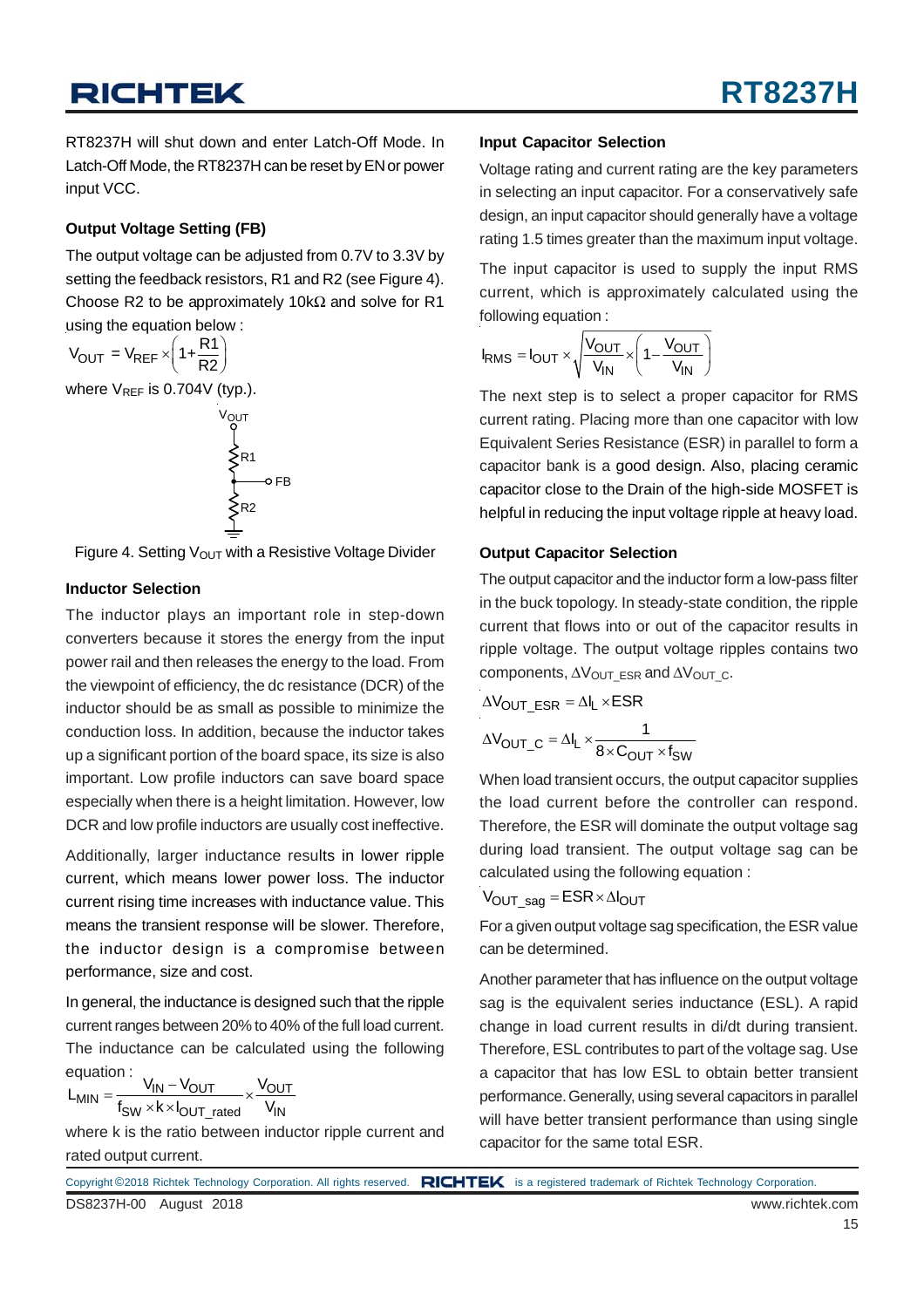Unlike the electrolytic capacitor, the ceramic capacitor has relative low ESR and can reduce the voltage deviation during load transient. However, the ceramic capacitor can only provide low capacitance value. Therefore, use a mixed combination of electrolytic capacitor and ceramic capacitor for better transient performance.

#### **MOSFET Selection**

The majority of power loss in the step-down power conversion is due to the loss in the power MOSFETs. For low voltage high current applications, the duty cycle of the high-side MOSFET is small. Therefore, the switching loss of the high-side MOSFET is of concern. Power MOSFETs with lower total gate charge are preferred in such applications.

However, the small duty cycle means the low-side MOSFET is on for most of the switching cycle. Therefore, the conduction loss tends to dominate the total power loss of the converter. To improve the overall efficiency, MOSFETs with low  $R_{DS(ON)}$  are preferred in circuit design. In some cases, more than one MOSFET are connected in parallel to further decrease the on-state resistance. However, this depends on the low-side MOSFET driver capability and the budget.

#### **Thermal Considerations**

The junction temperature should never exceed the absolute maximum junction temperature  $T_{J(MAX)}$ , listed under Absolute Maximum Ratings, to avoid permanent damage to the device. The maximum allowable power dissipation depends on the thermal resistance of the IC package, the PCB layout, the rate of surrounding airflow, and the difference between the junction and ambient temperatures. The maximum power dissipation can be calculated using the following formula :

#### $P_{D(MAX)} = (T_{J(MAX)} - T_A) / \theta_{JA}$

where  $T_{J(MAX)}$  is the maximum junction temperature,  $T_A$  is the ambient temperature, and  $\theta_{JA}$  is the junction-to-ambient thermal resistance.

For continuous operation, the maximum operating junction temperature indicated under Recommended Operating Conditions is 125°C. The junction-to-ambient thermal resistance,  $\theta_{JA}$ , is highly package dependent. For a

WDFN-10L 3x3 package, the thermal resistance,  $\theta_{JA}$ , is 30.5°C/W on a standard JEDEC 51-7 high effective-thermalconductivity four-layer test board. The maximum power dissipation at  $T_A = 25^{\circ}C$  can be calculated as below :

 $P_{D(MAX)} = (125^{\circ}C - 25^{\circ}C) / (30.5^{\circ}C/W) = 3.27W$  for a WDFN-10L 3x3 package.

The maximum power dissipation depends on the operating ambient temperature for the fixed  $T_{J(MAX)}$  and the thermal resistance,  $\theta_{JA}$ . The derating curves in Figure 5 allows the designer to see the effect of rising ambient temperature on the maximum power dissipation.



Figure 5. Derating Curve of Maximum Power Dissipation

#### **Layout Considerations**

Layout is very important in high frequency switching converter design. If designed improperly, the PCB may radiate excessive noise and contribute to converter instability. Certain points must be considered before starting a layout for the RT8237H.

- Connect an RC low pass filter for VCC; 1  $\mu$ F and 10 $\Omega$ are recommended. Place the filter capacitor close to the IC.
- $\triangleright$  Keep current limit setting network as close to the IC as possible. Routing of the network should avoid coupling to high voltage switching node.
- Connections from the drivers to the respective gate of the high-side or the low-side MOSFET should be as short as possible to reduce stray inductance.

Copyright ©2018 Richtek Technology Corporation. All rights reserved. RICHTEK is a registered trademark of Richtek Technology Corporation.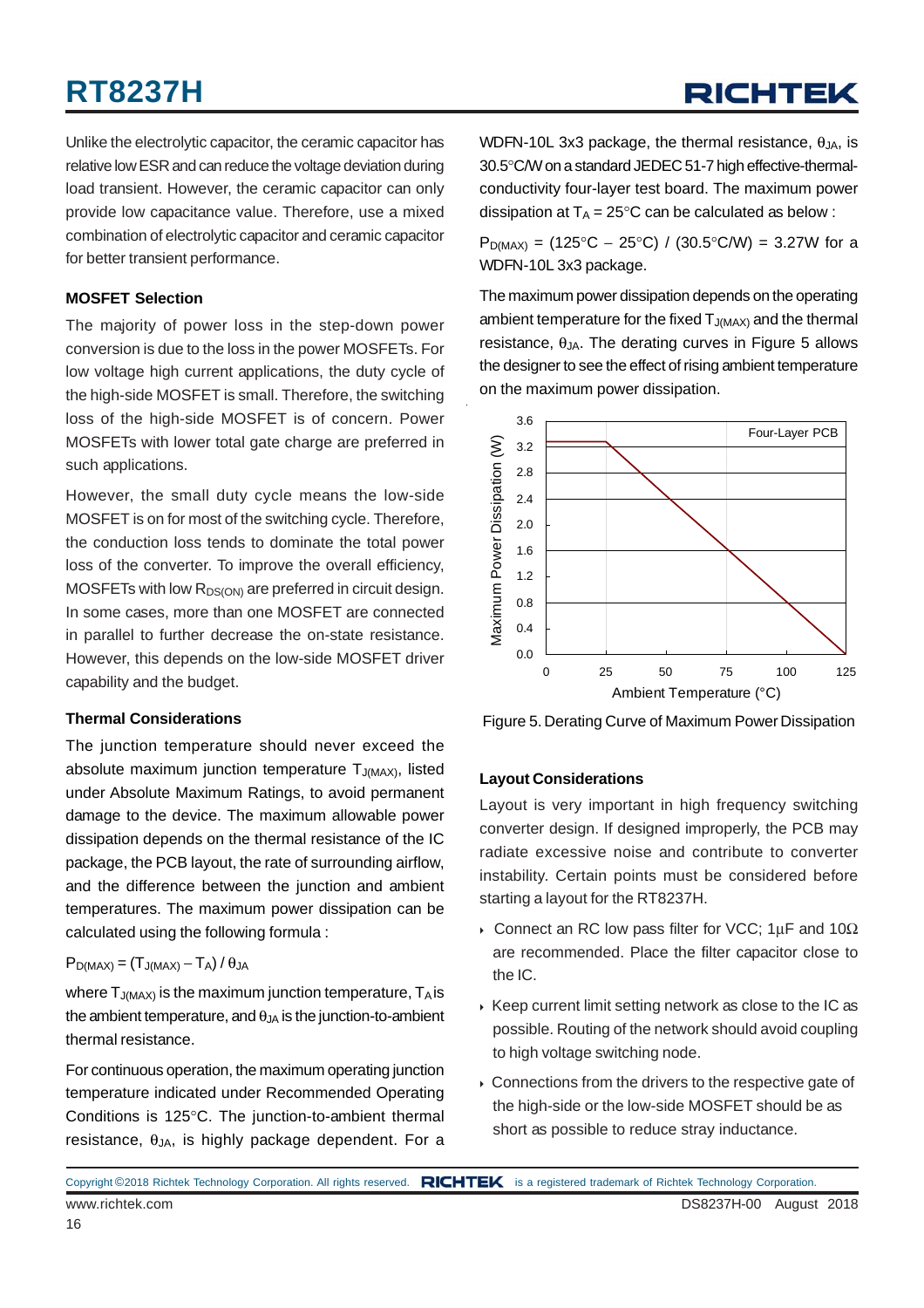- All sensitive analog traces and components such as FB, GND, EN, CS, PGOOD, VCC, and RF should be placed away from high voltage switching nodes such as PHASE, LGATE, UGATE, or BOOT nodes to avoid coupling. Use internal layer(s) as ground plane(s) and shield the feedback trace from power traces and components.
- Current sense connections must always be made using Kelvin connections to ensure an accurate signal, with the current limit resistor located at the device.
- Power sections should connect directly to ground plane(s) using multiple vias as required for current handling (including the chip power ground connections). Power components should be placed close to the IC to minimize loops and reduce losses.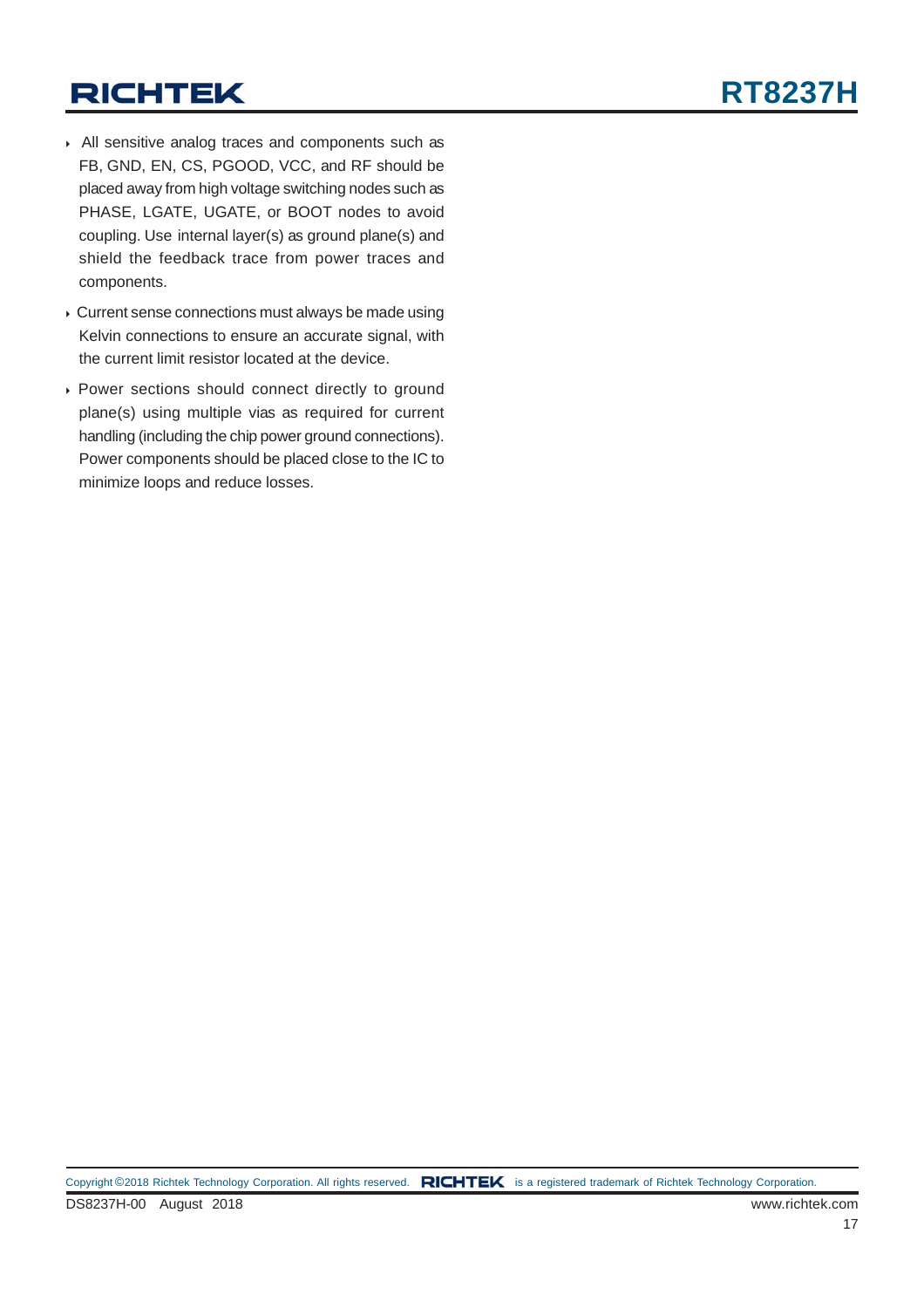### **Outline Dimension**





### **DETAILA** Pin #1 ID and Tie Bar Mark Options

Note : The configuration of the Pin #1 identifier is optional, but must be located within the zone indicated.

|                |       | <b>Dimensions In Millimeters</b> | <b>Dimensions In Inches</b> |       |  |  |
|----------------|-------|----------------------------------|-----------------------------|-------|--|--|
| <b>Symbol</b>  | Min   | Max                              | Min                         | Max   |  |  |
| A              | 0.700 | 0.800                            | 0.028                       | 0.031 |  |  |
| A1             | 0.000 | 0.050                            | 0.000                       | 0.002 |  |  |
| A3             | 0.175 | 0.250                            | 0.007                       | 0.010 |  |  |
| b              | 0.180 | 0.300                            | 0.007                       | 0.012 |  |  |
| D              | 2.950 | 3.050                            | 0.116                       | 0.120 |  |  |
| D <sub>2</sub> | 2.300 | 2.650                            | 0.091                       | 0.104 |  |  |
| Е              | 2.950 | 3.050                            | 0.116                       | 0.120 |  |  |
| E <sub>2</sub> | 1.500 |                                  | 0.059                       | 0.069 |  |  |
| e              | 0.500 |                                  |                             | 0.020 |  |  |
|                | 0.350 | 0.450                            | 0.014                       | 0.018 |  |  |

**W-Type 10L DFN 3x3 Package**